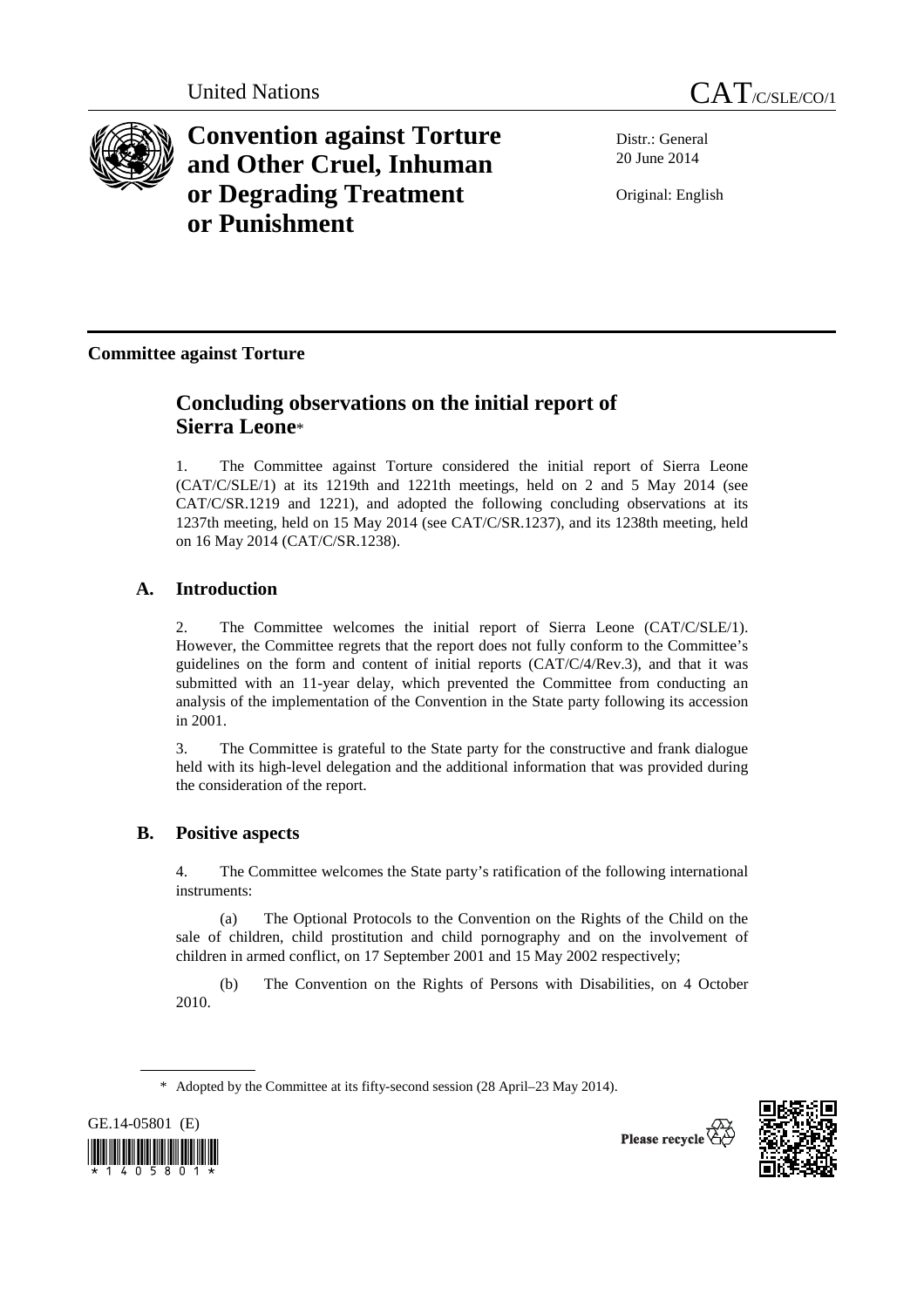5. The Committee welcomes the following legislative measures taken by the State party in areas of relevance to the Convention:

(a) The Sexual Offences Act, 2012, which increases penalties for sexual offences and prohibits spousal rape;

- (b) The Legal Aid Act, 2012;
- (c) The Domestic Violence Act, 2007;
- (d) The Refugees Protection Act, 2007.

6. The Committee further welcomes:

(a) The establishment in 2004 of the interministerial Trafficking in Persons Task Force, with representation from civil society organizations, and the Office of National Security, to coordinate the monitoring of human trafficking;

(b) The establishment, in 2003, of the family support units within police stations and the adoption in 2012 of the National Referral Protocol on gender-based violence and the National Plan of Action on gender-based violence;

The establishment of the National Human Rights Commission by an Act of Parliament in 2004, becoming operational in 2007.

# **C. Principal subjects of concern and recommendations**

# **Application of the Convention in the State party**

7. While taking note of the fact that Sierra Leone has a dualist legal system, as regards the incorporation of international treaties into domestic law, the Committee is concerned that, 13 years after acceding to the Convention, the State Party has still not incorporated the Convention into the national legal system (art. 2).

**The Committee urges the State party to enact legislation to give effect in the domestic legal system to the rights and obligations it has undertaken under the Convention. The State party is encouraged to take into account the following aspects when enacting the legislation.** 

#### **Criminalization and definition of torture**

8. In spite of the prohibition of torture laid down in section 20, paragraph 1, of the Constitution**,** the Committee is concerned that the State party has not yet incorporated the crime of torture into its criminal legislation. The Committee also takes note of the prohibition of torture against children in section 33 of the Child Rights Act, 2007, but is concerned at the fact that torture against children is not defined in the Act and carries very low penalties, such as a fine or a term of imprisonment not exceeding two years. The Committee further notes the statement of the delegation that acts of torture are currently punished under other types of offences, contained in the Offences against the Person Act, 1861. The Committee is therefore seriously concerned at the existence of legal loopholes that allow a situation of impunity for acts of torture and at their prevalence (arts. 1 and 4).

**The Committee urges the State party to specifically criminalize all acts of torture in its criminal legislation and incorporate the definition of torture as contained in article 1 of the Convention in its criminal law, as undertaken by the State delegation during the dialogue with the Committee. The State party should ensure that such offences are punishable by appropriate penalties commensurate with their grave nature, in accordance with article 4, paragraph 2, of the Convention. The State party should also**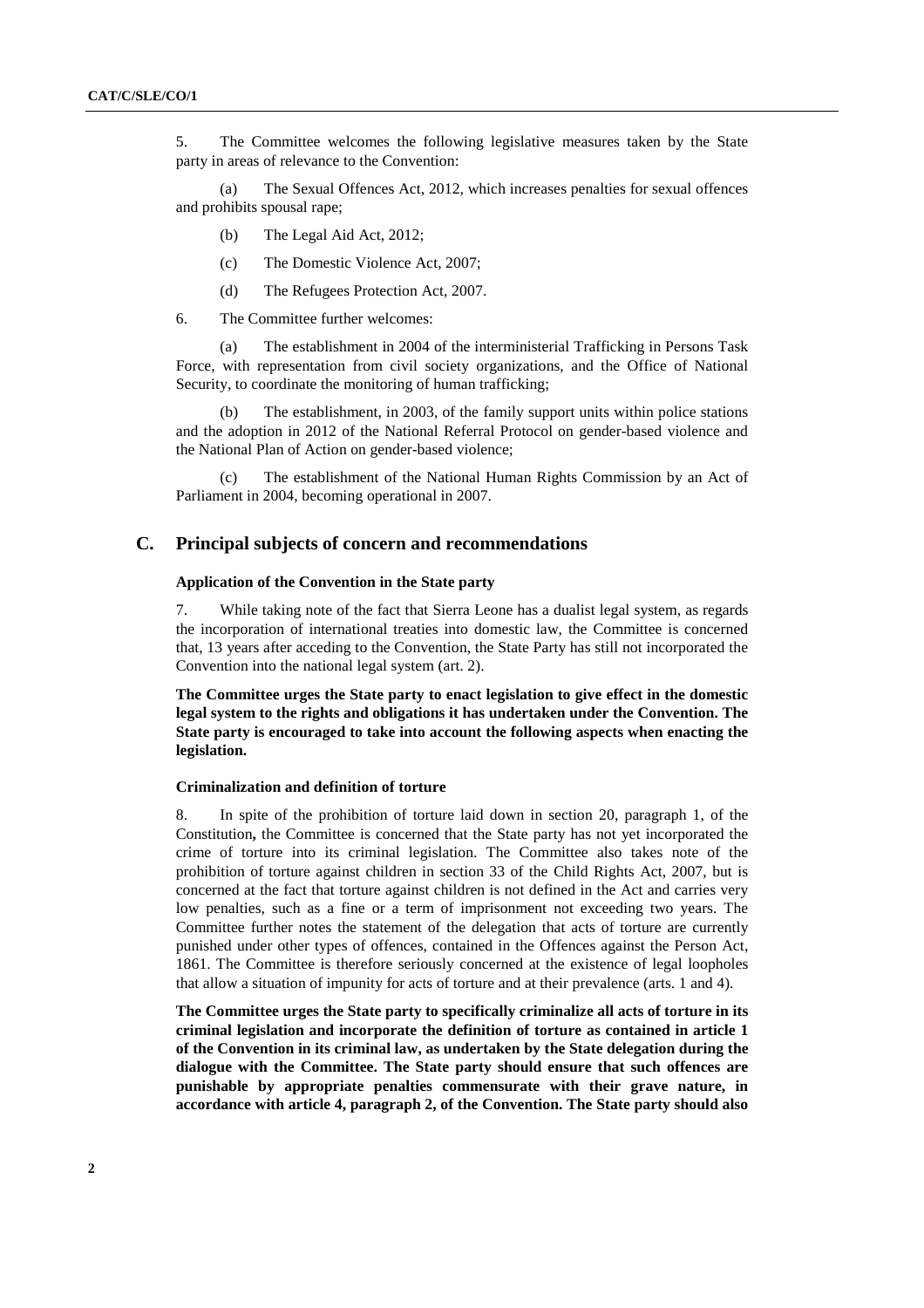**make the necessary legislative amendments to ensure that sections 33 and 35 of the Child Rights Act are aligned with this recommendation.** 

# **Amnesties and non-derogability of the prohibition of torture**

9. The Committee is concerned at the State party's statement in the State report that acts of torture were committed from 1992 to 1998 during the military regimes (CAT/C/SLE/1, para. 42), and by the fact that the Lomé Peace Agreement (Ratification) Act of 1999 provides amnesty to all combatants for any actions carried out in pursuit of their objectives during this period. While acknowledging that a number of persons have been tried and convicted by the Special Court for Sierra Leone, the Committee notes that this international criminal court only has the competence to prosecute persons who bear the greatest responsibility for serious violations of international humanitarian law and Sierra Leonean law committed in the territory of Sierra Leone since 30 November 1996 (arts. 2, 12, 13 and 14).

**In the light of its general comments No. 2 (2008) on the implementation of article 2 by States parties and No. 3 (2012) on the implementation of article 14 by States parties, the Committee reiterates to the State party the long-established** *jus cogens* **prohibition of torture, according to which the prosecution of acts of torture should not be subjected to any condition of legality or statute of limitation. The Committee considers that amnesty provisions that preclude prompt and fair prosecution and punishment of perpetrators of torture or ill-treatment violate the principle of nonderogability of the prohibition of torture and contribute to a climate of impunity. In view of this, the Committee urges the State party to repeal the amnesty provisions in the Lomé Peace Agreement (Ratification) Act of 1999 and to take all the necessary steps to ensure: (i) that cases of torture and other cruel, inhuman or degrading treatment or punishment be thoroughly and promptly investigated in an impartial manner; (ii) that the perpetrators be subsequently tried and punished; and (iii) that steps be taken to provide reparation to the victims.** 

#### **Absolute prohibition of torture**

10. The Committee notes with concern that section 20 of the Constitution does not absolutely prohibit torture under any and all circumstances, since paragraph 2 of the same section authorizes the infliction of any kind of punishment that was lawful before the entry into force of the Constitution. Neither does section 29 of the Constitution, regulating a state of public emergency, explicitly indicate either that the prohibition of torture is nonderogable (art. 2).

**The State party should repeal paragraph 2 of section 20, and make the necessary amendments to section 29, of the Constitution during its current Constitutional review process to legislate for the absolute prohibition of torture, explicitly providing that no exceptional circumstances whatsoever, whether a state of war or a threat of war, internal political instability or any other public emergency, may be invoked as a justification of torture. The State party should also explicitly indicate in its national legislation that the statute of limitations shall not apply for the offence of torture.** 

#### **Fundamental legal safeguards**

11. While noting that section 17, paragraph 2, of the Constitution provides that detainees have the right to access a lawyer from the outset of their deprivation of liberty, the Committee is concerned that this safeguard cannot be effectively implemented, since most detainees cannot afford a lawyer, and the National Legal Aid Board created in the Legal Aid Act, 2012 is yet to commence its work. The Committee is further concerned that, under section 17, paragraph 3, of the Constitution, detainees can be held for as long as 10 days in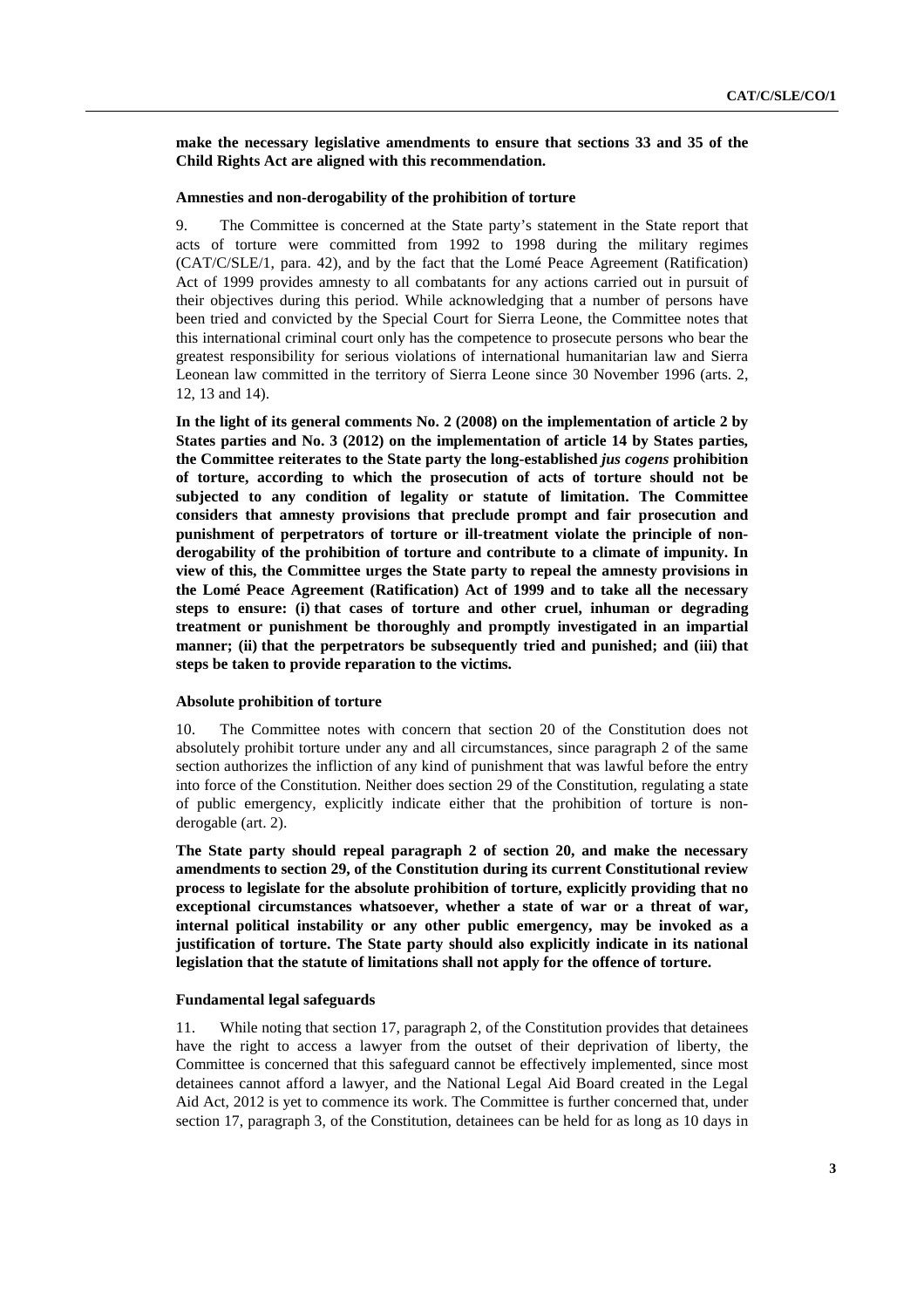police custody before being brought before a judge in the case of a capital offence, and are reportedly held for longer periods than those prescribed in the Constitution. Moreover, detainees do not have a legal right to an independent medical examination as soon as they are admitted to a place of detention, nor, in the case of foreigners, to communicate with the consular authorities. The Committee is further concerned at the fact that the registration of detainees is not regulated and registers are poorly kept (art. 2).

## **The State party should:**

**(a) Ensure that detainees enjoy, de jure and de facto, all legal safeguards from the moment when they are deprived of their liberty, particularly the rights to be examined by an independent doctor; to notify a relative and, in the case of foreigners, consular authorities; to be brought promptly before a judge; and to have prompt access to a lawyer and, if necessary, to legal aid;** 

**(b) Take effective steps without delay to ensure that the National Legal Aid Board, created in the Legal Aid Act, 2012, commences its work as soon as possible and, with the Sierra Leone Bar Association, is provided with sufficient resources to provide legal aid to all persons in need;** 

**(c) Adopt effective legislative, administrative, judicial and other measures to regulate the registration of all detainees in the country, which should indicate the type of detention, the crime and period of detention or imprisonment, the date and time of deprivation of liberty and of being taken into detention, the place where they are being held, and their age and sex;** 

**(d) Make the necessary amendments to its laws to abolish the provision under which people may be held in police custody for a 10-day period or 72 hours, depending on the offence, and introduce in its place a maximum 48-hour period.** 

# **Death penalty**

12. While welcoming the official moratorium on executions since 2011 and the current efforts of the State party to do away with the death penalty, the Committee remains concerned that the death penalty has not yet been officially abolished (arts. 2 and 16).

**The Committee encourages the State party to accelerate its current legislative review and to abolish the death penalty, in line with the commitment made during the dialogue with the Committee.** 

#### **Excessive use of force, including lethal force**

13. The Committee is highly concerned about allegations of excessive use of force, including lethal force, by police and security forces, especially when apprehending suspects and quelling demonstrations, and about the broad threshold for the use of lethal force in section 16, paragraph 2, of the Constitution. In particular, the Committee is concerned that the alleged excessive use of force by the police in Bumbuna, Tonkolili, in April 2012 led only to a confidential Coroner's inquest (arts. 2, 12 and 16).

**The State party should take immediate and effective action to investigate promptly, effectively and impartially all allegations of excessive use of force, especially lethal force, by members of law enforcement agencies and to bring those responsible for such acts to justice and provide the victims with redress. The State party should also ensure that confidential Coroner's inquests are complementary and not a substitute for criminal prosecutions and court proceedings.** 

**The Committee urges the State party to make the necessary amendments in section 16 of the Constitution and the police rules of procedure to ensure that lethal use of**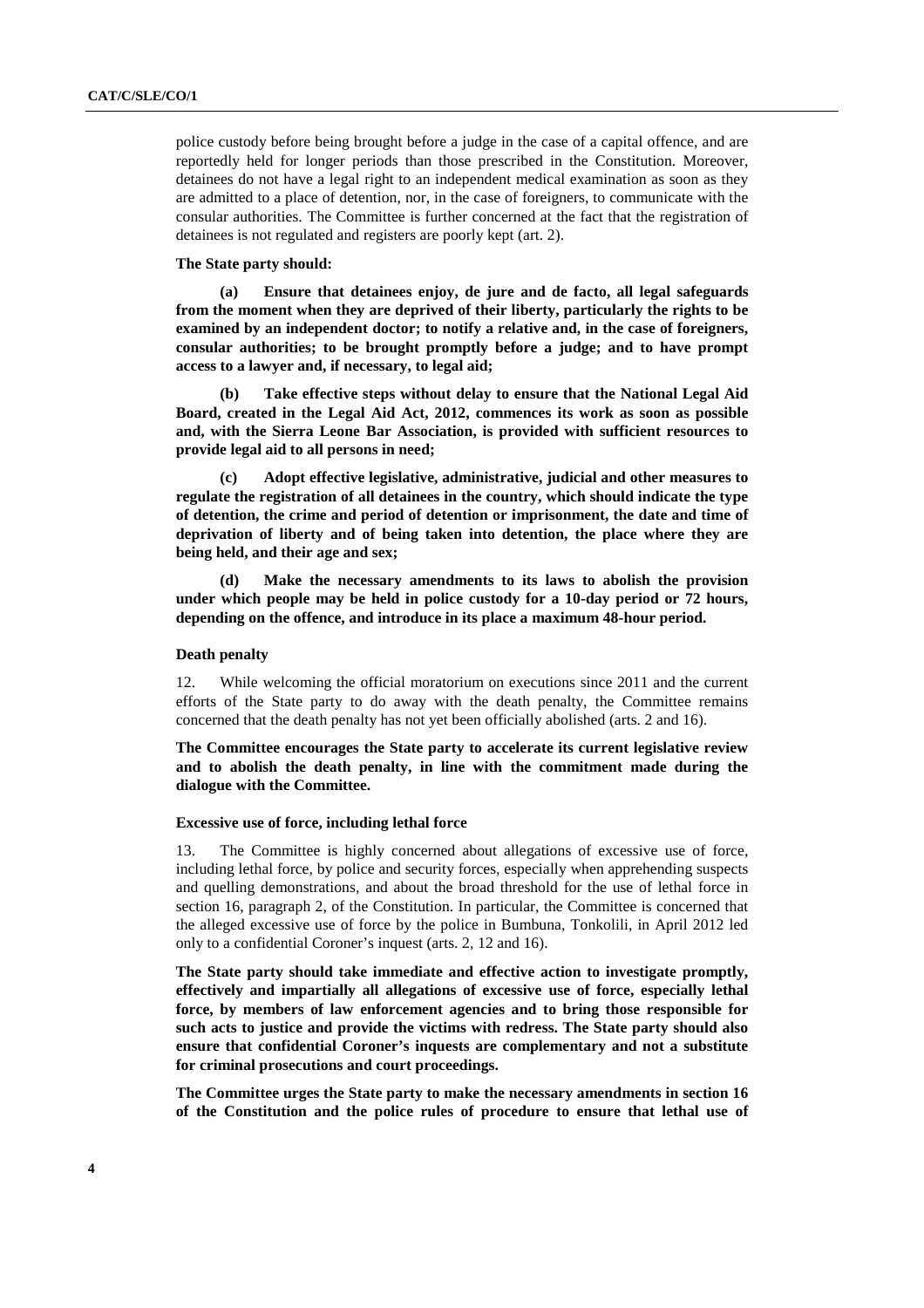**firearms by law enforcement officials can only be employed as a measure of last resort and if strictly unavoidable for the purpose of protecting life, in accordance with the Convention, the Code of Conduct for Law Enforcement Officials and the Basic Principles on the Use of Force and Firearms by Law Enforcement Officials (1990). The State party should provide regular training to law enforcement personnel in order to ensure that officials comply with the above rules and are aware of the liabilities they incur if they make unnecessary or excessive use of force.** 

## **Sexual and gender-based violence, including domestic violence**

14. While welcoming the measures taken to combat gender-based and domestic violence (see paras. 5 (a) and (c) and 6 (b) above), the Committee remains concerned at the high prevalence of gender-based violence in the country, including rape of girls by close relatives and teachers. The Committee also notes with concern the prevalent underreporting, partly due to the pressure on victims to resort to out-of-court settlements. Investigations are also ineffective, as acknowledged by the State party, due to "the inadequate capacity of the family support units to respond to gender-based violence cases, pressure by family members of the victims to drop charges, obstruction of justice by influential people including traditional leaders and politicians, and by the long delay in court trials" (HRI/CORE/SLE/2012, para. 149) (arts. 2, 12 and 16).

**The State party should strengthen its efforts to eradicate sexual and gender-based violence, including domestic violence, in particular by:** 

**(a) Providing the necessary resources to the family support units, and extending their presence in all police stations, particularly at chiefdom level;** 

**(b) Ensuring that all cases of violence against women and children, including sexual and domestic violence, are expeditiously and thoroughly investigated, the perpetrators prosecuted and, if convicted, punished with appropriate sanctions;** 

**(c) Guaranteeing victims full access to health services, including to free medical reports, family planning and to the prevention and diagnosis of sexually transmitted diseases, and ensuring that victims obtain shelter and redress, including fair and adequate compensation and the fullest possible rehabilitation;** 

**(d) Training, inter alia***,* **judges, prosecutors, police officers, forensic services and health-care providers on the strict application of the legislative framework with a gender-sensitive approach;** 

**(e) Extending awareness-raising campaigns on gender-based violence, particularly to schools and the community at large.** 

## **Female genital mutilation**

15. The Committee takes note of the efforts made by the State party to combat female genital mutilation, but it remains deeply concerned at the fact that this practice is not penalized and, in fact, is highly prevalent in the State party. While taking note that section 33 of the Child Rights Act 2007 prohibits "any cultural practice which dehumanises or is injurious to the physical and mental welfare of a child", the Committee takes into account the State party's core document, in which it indicated that the Act "does not address the pervasive practice of female genital mutilation" (HRI/CORE/SLE/2012, para. 147) (arts. 2, 12, 13, 14 and 16).

**In line with the commitment it made during the universal periodic review in May 2011 and in line with the State's obligations under the Convention, the State party should urgently: criminalize female genital mutilation, immediately adopt measures to eradicate this practice, and conduct enhanced and robust awareness-raising**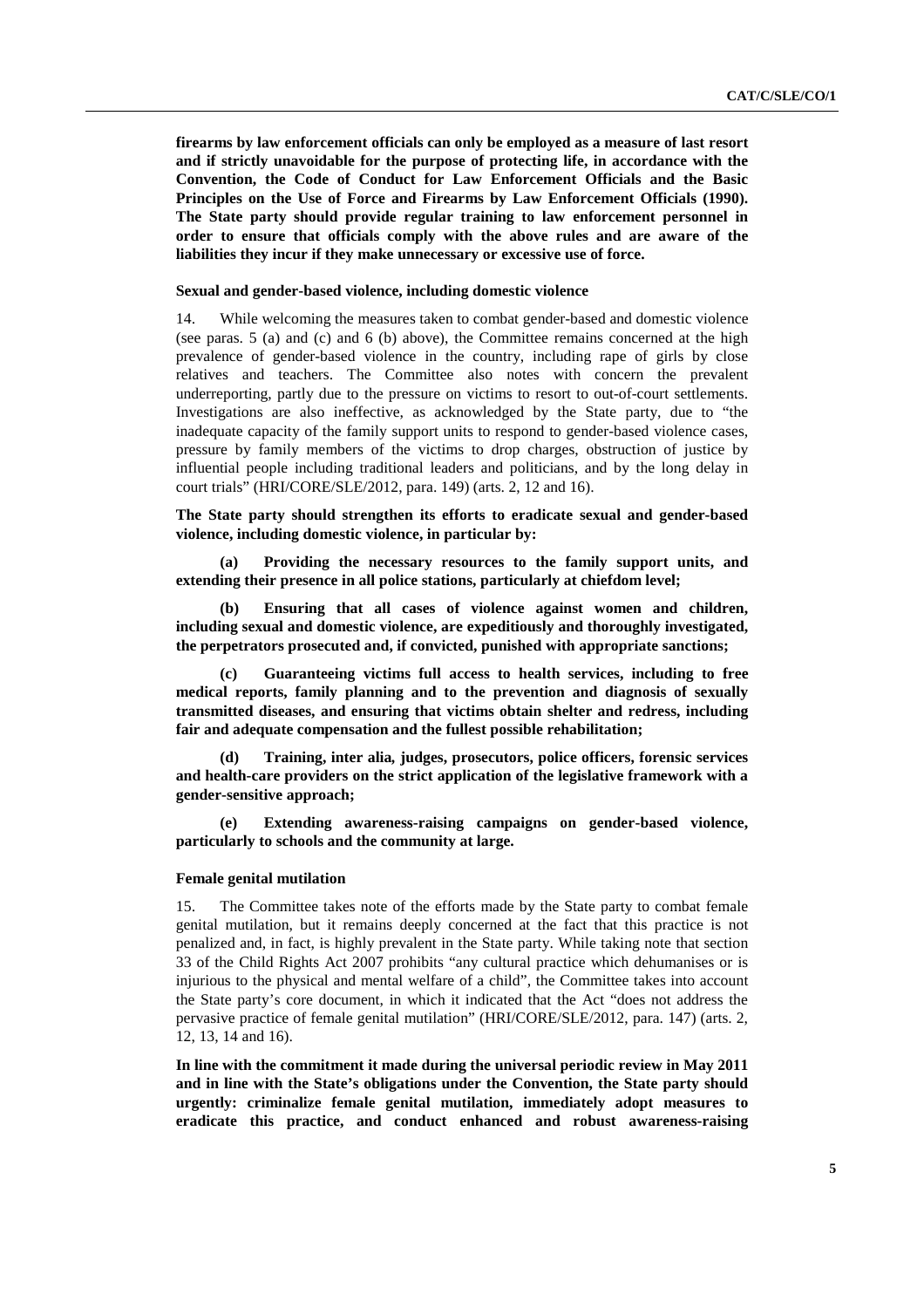# **campaigns, particularly among families and traditional leaders, on the harmful effects of this practice.**

# **Harmful traditional practices**

16. The Committee is concerned that section 2, paragraph 2, of the Registration of Customary Marriage and Divorce Act, 2007 still allows child marriage, subject to parental consent, and notes the persistence of this and other harmful traditional practices, such as the verbal and physical violence, including lynching, inflicted on elderly women in relation to allegations of witchcraft. The Committee is also highly concerned about reports of the commission of ritual crimes and about the lack of effective investigations and successful prosecutions, the alleged interference of traditional leaders and the reliance on out-of-court settlements. Furthermore, the Committee regrets the lack of sufficient information on the steps taken to ensure that customary law conforms to the State party's obligations under the Convention (arts. 2 and 16).

#### **The State party should:**

**(a) Repeal the provisions in the legislation that permit child marriage and establish the minimum marriageable age at 18 years;** 

**(b) Strengthen its efforts to prevent and combat harmful traditional practices, particularly in rural areas, and ensure that such acts are investigated and the alleged perpetrators prosecuted and, if convicted, punished with appropriate sanctions;** 

**(c) Create the conditions for victims to report without fear of reprisals and provide them with reparations;** 

**(d) Increase awareness-raising measures to alert the public to the harmful effects of certain customs that are detrimental to women and other persons, as undertaken by the State delegation during the dialogue;** 

**(e) Provide judges, prosecutors, law enforcement officials and traditional authorities with training on the strict application of the relevant legislation criminalizing harmful traditional practices and other forms of violence.** 

**In general, the State party should ensure that its customary law and practices are compatible with its human rights obligations, particularly those under the Convention.** 

## **Abortion**

17. While acknowledging the steps taken by the State party to review the current restrictive legislation, the Committee is concerned that sections 58 and 59 of the Offences against the Person Act still criminalize abortion in all circumstances. These restrictions result in a large number of women seeking clandestine and unsafe abortions, which may account for over 10 per cent of maternal deaths (arts. 2 and 16).

**The Committee recommends that the State party accelerate the review process of the Offences against the Person Act with a view to considering providing for further exceptions to the general prohibition of abortion, in particular for cases of therapeutic abortion and pregnancy resulting from rape or incest. The State party should, in accordance with the guidelines issued by the World Health Organization, guarantee immediate and unconditional treatment for women seeking emergency medical care as a consequence of unsafe abortion. The State party should also provide sexual and reproductive health services to women and adolescents, in order to prevent unwanted pregnancies.**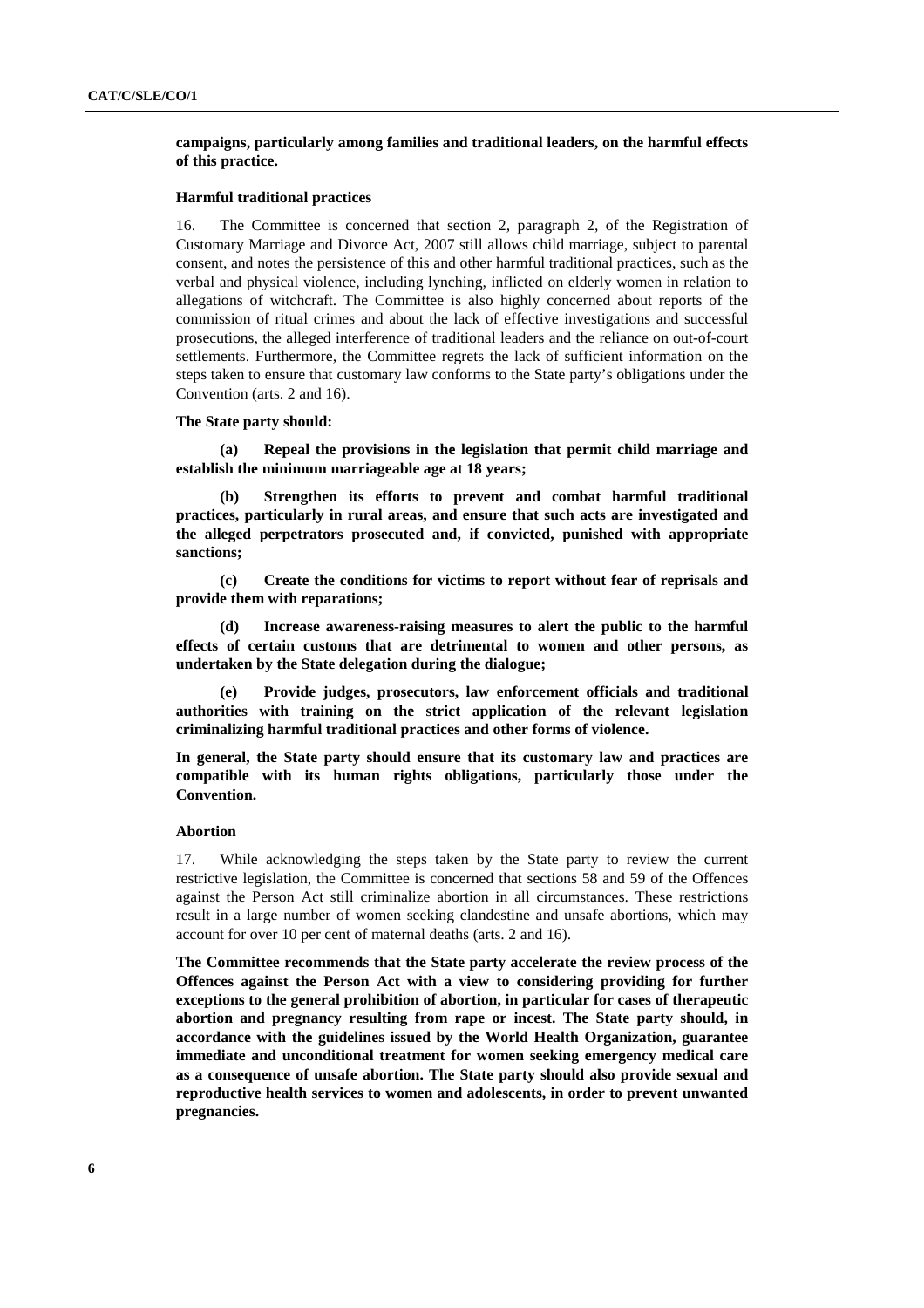#### **Administration of justice**

18. The Committee is concerned at the small number of judges and prosecutors in the State party, which generates serious delays in trials and limits access to justice to victims of torture or ill-treatment. The Committee is also highly disturbed by the manner in which the detention system of the State party has allegedly become vulnerable to corrupt practices in that bail is usually granted upon payment of "speed money" to the police and the judiciary, particularly in the local courts*.* The Committee also notes the absence of safeguards for the protection of the independence of the judiciary, all of which may hamper the effective administration of justice as a means of combating torture (art. 2)

# **The State party should:**

**(a) Pursue the reform of the judicial system that it has initiated and take appropriate measures to increase the number and quality of the available judicial and prosecutorial capacity;** 

**(b) Reinforce the measures in place for countering police and judicial misconduct, particularly corrupt practices in all their forms, which may hinder the progress of investigations and the proper functioning of an independent, impartial and appropriate legal and judicial system;** 

**(c) Carry out investigations, bring perpetrators to justice and, in the case of convictions, impose adequate penalties;** 

Guarantee and protect the independence of the judiciary, ensure their **security of tenure, improve the legislation governing their conduct, and provide judges with continuous professional development training***,* **including in judicial conduct and the Convention, in line with the Basic Principles on the Independence of the Judiciary (see General Assembly resolutions 40/32 and 40/146).** 

#### **Superior orders and command responsibility**

19. While taking note of the statement in the State report that the rules governing public officials do not preclude officers from liability for torture if they invoke superior orders as a defence (CAT/C/SLE/1, para. 41), the Committee remains concerned at the lack of clarity regarding the existence of mechanisms that offer subordinates who refuse to obey such an order protection against retaliation by superior officers. The Committee is also concerned at the lack of information on whether or not the principle of command or superior responsibility for acts of torture committed by subordinates is recognized in domestic laws (arts. 1 and 2).

**In the light of the Committee's general comment No. 2, the State party should establish, both in law and in practice:** 

The right of all law enforcement officials to refuse, as subordinates, to **execute an order from their superior officers that would result in contravention of the Convention;** 

**(b) Mechanisms to protect subordinates from reprisals if they refuse to carry out an order from a superior that is in breach of the Convention;** 

**(c) The criminal responsibility of those exercising superior authority for acts of torture or ill-treatment committed by subordinates where they knew or should have known that such impermissible conduct was, or was likely, to occur, yet took no reasonable and necessary preventive measures.**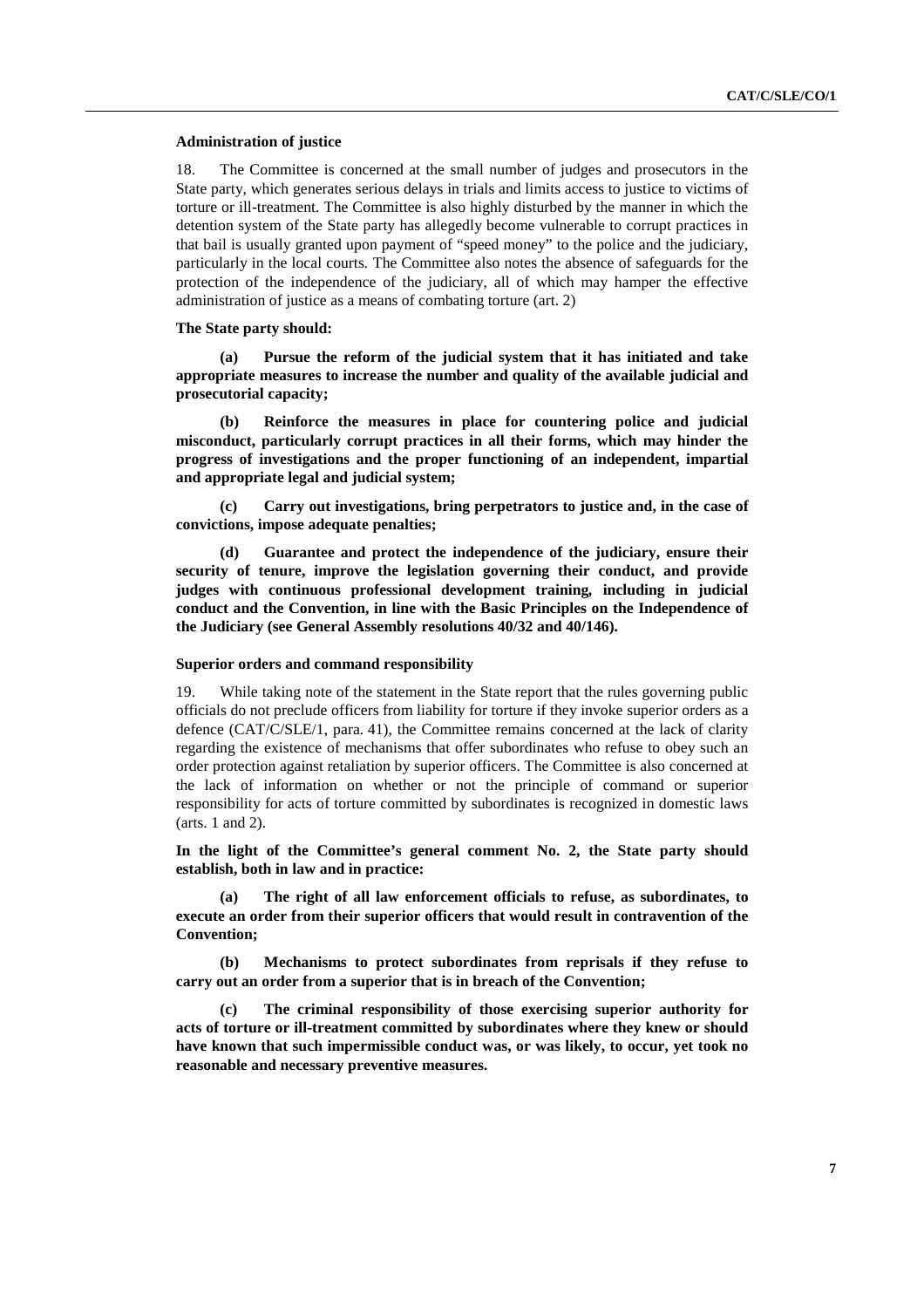#### **Non-refoulement**

20. While welcoming the fact that the Refugees Protection Act 2007 bars the "refoulement" of refugees and their families if there are substantial grounds for believing that they would be in danger of being subjected to torture, the Committee notes with concern that the Extradition Act 1974 does not explicitly recognize this principle. Although the decision to extradite is subject to judicial review, there is no legal obligation to assess the situation of the applicant with regard to the risk of torture in the country of destination. The Committee is also concerned at the lack of sufficient financial support provided to the three refugee bodies set out under the Refugees Protection Act, which inhibits them from performing their functions effectively (art. 3).

**The State party should abide by its obligations under the Convention, repeated in the commitment made during the dialogue with the Committee, and amend the Extradition Act to ensure that it conforms to the non-refoulement obligation under article 3 of the Convention. The State party should also take the necessary steps to guarantee that the principle of non-refoulement is properly applied by the High Court and the Supreme Court when they decide on extradition cases. The State party should further allocate sufficient funding to its national refugees structures to ensure their sustainability, as recommended previously by the Human Rights Committee.** 

## **Jurisdiction over acts of torture**

21. The Committee is concerned at the lack of clarity concerning the possibility of establishing extraterritorial jurisdiction over the crime of torture when the alleged victim is a national of Sierra Leone, or the alleged foreign offender is present under its jurisdiction. The Committee also notes the lack of clarity regarding the existence of the necessary legislative measures establishing the State party's obligation to extradite or prosecute for acts of torture (*aut dedere, aut judicare*). The Committee further notes with concern that, according to section 42, paragraph 1, of the Criminal Procedure Acts, 1965, national courts may establish jurisdiction over crimes committed by nationals of Sierra Leone abroad only when these crimes were committed by a public official acting "in the course of his duties" (arts. 5, 6 and 7).

**The State party should ensure that the new Criminal Procedure Act, 2014 establishes extra-territorial jurisdiction over acts of torture when the alleged victim is a national of Sierra Leone or the alleged offender is present in Sierra Leone, either to extradite the alleged perpetrator to a State with jurisdiction over the offence or to an international criminal tribunal, according to its international obligations, or to prosecute him or her, in accordance with the provisions of the Convention. The State party should also ensure that this Act establishes jurisdiction over acts of torture committed by nationals of Sierra Leone abroad irrespective of whether the alleged perpetrators were persons acting in an official capacity or public officials acting outside their official duties.** 

#### **Extradition and mutual assistance**

22. The Committee notes that the Extradition Act makes extradition contingent on the existence of an extradition treaty with a listed number of countries. However the Committee is concerned that the crimes enumerated in article 4 of the Convention are not explicitly included in the Extradition Act as extraditable offences. Moreover, the State party has not clarified whether it had invoked the Convention as a legal basis for extradition with regard to these crimes when it received a request for extradition from another State party with which it has no extradition treaty. The Committee is also concerned at the fact that there are no provisions concerning mutual judicial assistance that could apply in the case of the crimes enumerated in article 4 of the Convention (arts. 8 and 9).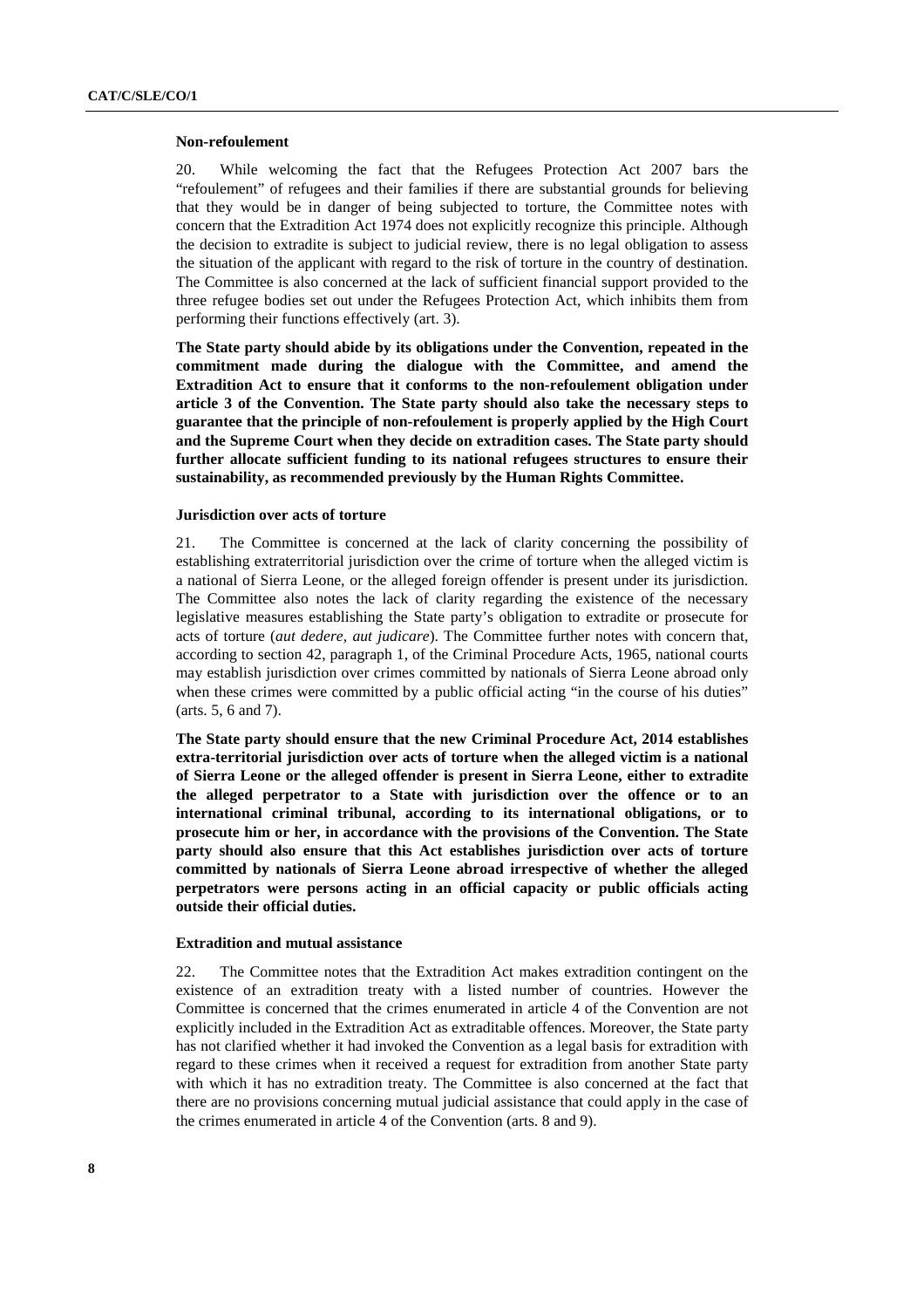**In accordance with the undertaking made to the Committee, the State party should:** 

**(a) Amend the Extradition Act to ensure that the crimes enumerated in article 4 of the Convention are considered as extraditable offences;** 

**(b) Take the necessary legislative and administrative measures to ensure that the Convention can be invoked as a legal basis for extradition in respect of the crimes enumerated in article 4 of the Convention when it receives a request for extradition from any other State party with which it has no extradition treaty, while at the same time observing the provisions of article 3 of the Convention;** 

**(c) Take the necessary legislative and administrative measures to provide mutual judicial assistance to other State parties in all matters of criminal procedure regarding the crimes enumerated in article 4 of the Convention, including by incorporating into national legislation multilateral agreements with mutual assistance provisions already ratified by the State party.** 

## **Training**

23. While noting the inclusion of the prohibition of torture in the Police Training School-Recruit Manual, the Committee is concerned at the absence of specific and periodic training on the Convention, and the omission of the absolute prohibition of torture in the rules and instructions governing military personnel, police officers, prison staff, immigration officers and law enforcement personnel such as judges, prosecutors and lawyers. It is also concerned at the fact that the guidelines set out in the Manual on Effective Investigation and Documentation of Torture and Other Cruel, Inhuman or Degrading Treatment or Punishment (the Istanbul Protocol, 1999) are not followed in investigations into cases of torture or ill-treatment (art. 10).

# **The Committee recommends that the State party:**

**(a) Include the absolute prohibition of torture in all the rules and instructions applicable to civil and military law enforcement personnel, or persons involved in the custody, interrogation or treatment of persons deprived of their liberty;** 

**(b) Disseminate widely training programmes with customized modules on the Convention to ensure that security and law enforcement personnel, civil and military, are fully aware of the provisions of the Convention and particularly of the absolute prohibition of torture;** 

**(c) Provide training in respect of the Istanbul Protocol on a regular and systematic basis to medical personnel, forensic doctors, judges, immigration officers, prosecutors and all other persons involved in the custody, interrogation or treatment of persons deprived of their liberty, as well as to anyone else involved in investigations into cases of torture;** 

**(d) Assess and evaluate as far as practicably possible the effectiveness of educational and training programmes dealing with the Convention and the Istanbul Protocol.** 

## **Pretrial detention**

24. The Committee welcomes the ongoing reform of the Criminal Procedure Act, aimed at accelerating trials and enabling the imposition of alternative methods of serving sentences. The Committee remains concerned, however, at the fact that pretrial detainees reportedly account for more than half of the prison population. The Committee notes with concern the excessive resort to imprisonment for minor offences and the current restrictive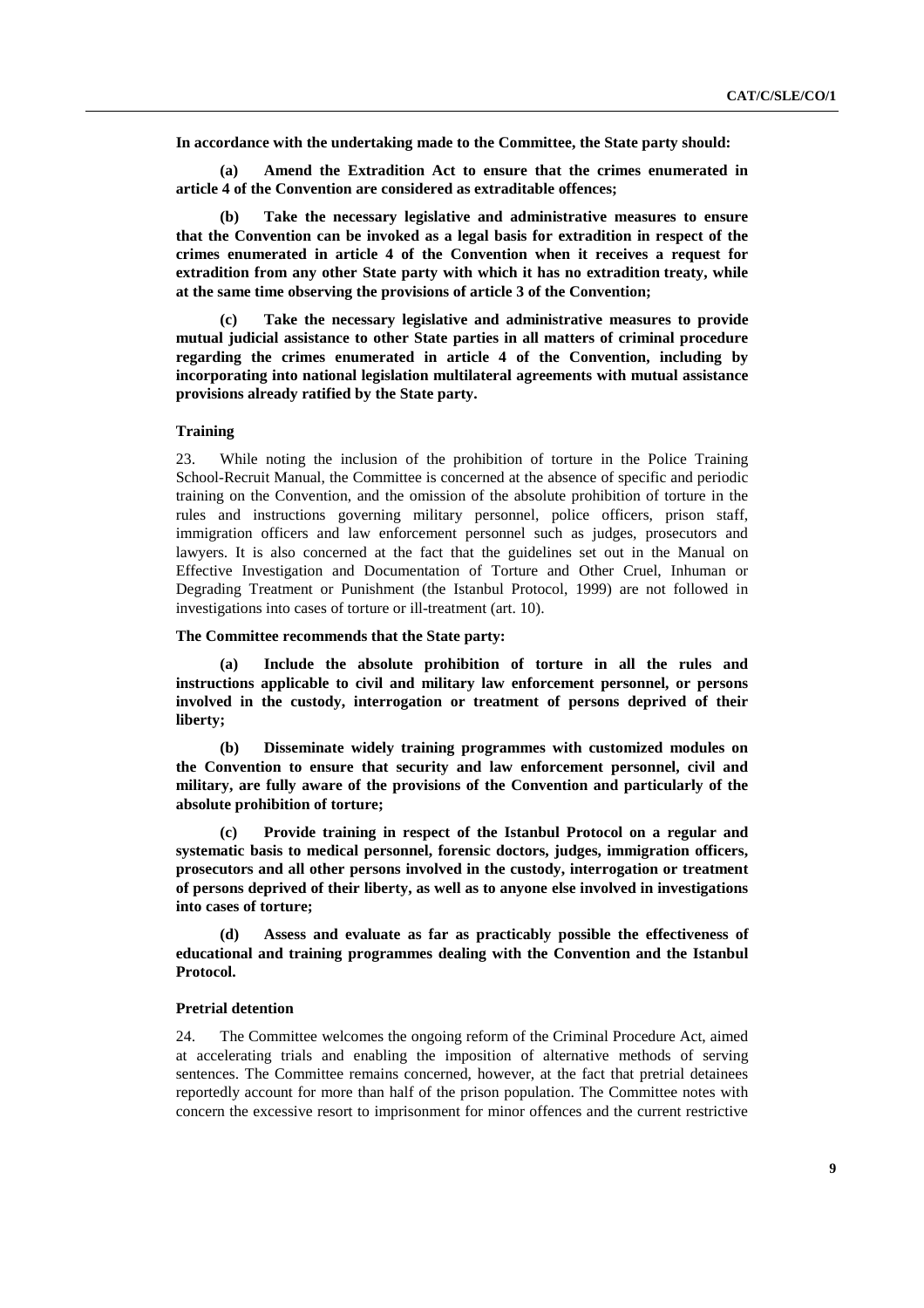use of alternative measures of detention, due in part to the lack of sureties. The Committee also takes note of information indicating that, although the remand warrant cannot legally exceed eight days, it is normally not renewed, due to the lack of magistrates, or not respected. The Committee observes, with concern, that these aspects have a direct impact on the serious overcrowding of prisons (arts. 2, 11, 12 and 16).

# **The State party should:**

**(a) Ensure that the Criminal Procedure Act 2014 is promptly adopted, incorporating these recommendations, and is given force of law;** 

**(b) Review the provisions on alternative measures of detention in order to remove the obstacles to their effective application;** 

**(c) Reduce the length and the number of pretrial detentions and ensure that pretrial detainees receive a fair and prompt trial;** 

Increase the use of non-custodial measures and community service **orders, especially for minor offences, and sensitize the relevant judicial personnel to the use of such measures, in accordance with the United Nations Standard Minimum Rules for Non-custodial Measures (the Tokyo Rules).** 

# **Juvenile justice**

25. The Committee is concerned that the number of children in detention has steadily increased and that minors remain in detention for months before their cases are adjudicated. Moreover, the Committee is concerned at reports indicating that children below the age of criminal responsibility have allegedly been charged and convicted, and that children have been detained with adults, especially in police cells or when their age could not be verified. The Committee also notes with concern that the insufficient number of courts in rural areas restricts juveniles' access to justice (arts. 2, 11, 12 and 16).

## **The State party should:**

**(a) Introduce and use non-custodial measures for minors who are in conflict with the law and ensure that they are only detained as a last resort and for the shortest possible time;** 

**(b) Make sure that minors who are deprived of their liberty are afforded full legal safeguards and are held separately from adults in all prisons and detention cells throughout the country, in the light of the United Nations Standard Minimum Rules for the Administration of Juvenile Justice (the Beijing Rules) and the United Nations Guidelines for the Prevention of Juvenile Delinquency (the Riyadh Guidelines);** 

**(c) Ensure that children are not subjected to any kind of abuse on account of their vulnerabilities.** 

# **Detention conditions**

26. While acknowledging the willingness to improve the situation in prisons through the drafting of the Correctional Services Bill, the Committee is still deeply concerned at:

(a) The deplorable material and infrastructural conditions of prisons for an overcrowded prison population;

(b) The appalling conditions of detention, such as lack of sufficient ventilation and lighting, the absence of beds and bedding and the poor functioning of the toilets in police and local courts cells, and lack of access to drinking water and adequate food;

(c) The obstacles to medical care or treatment of prisoners in public hospitals;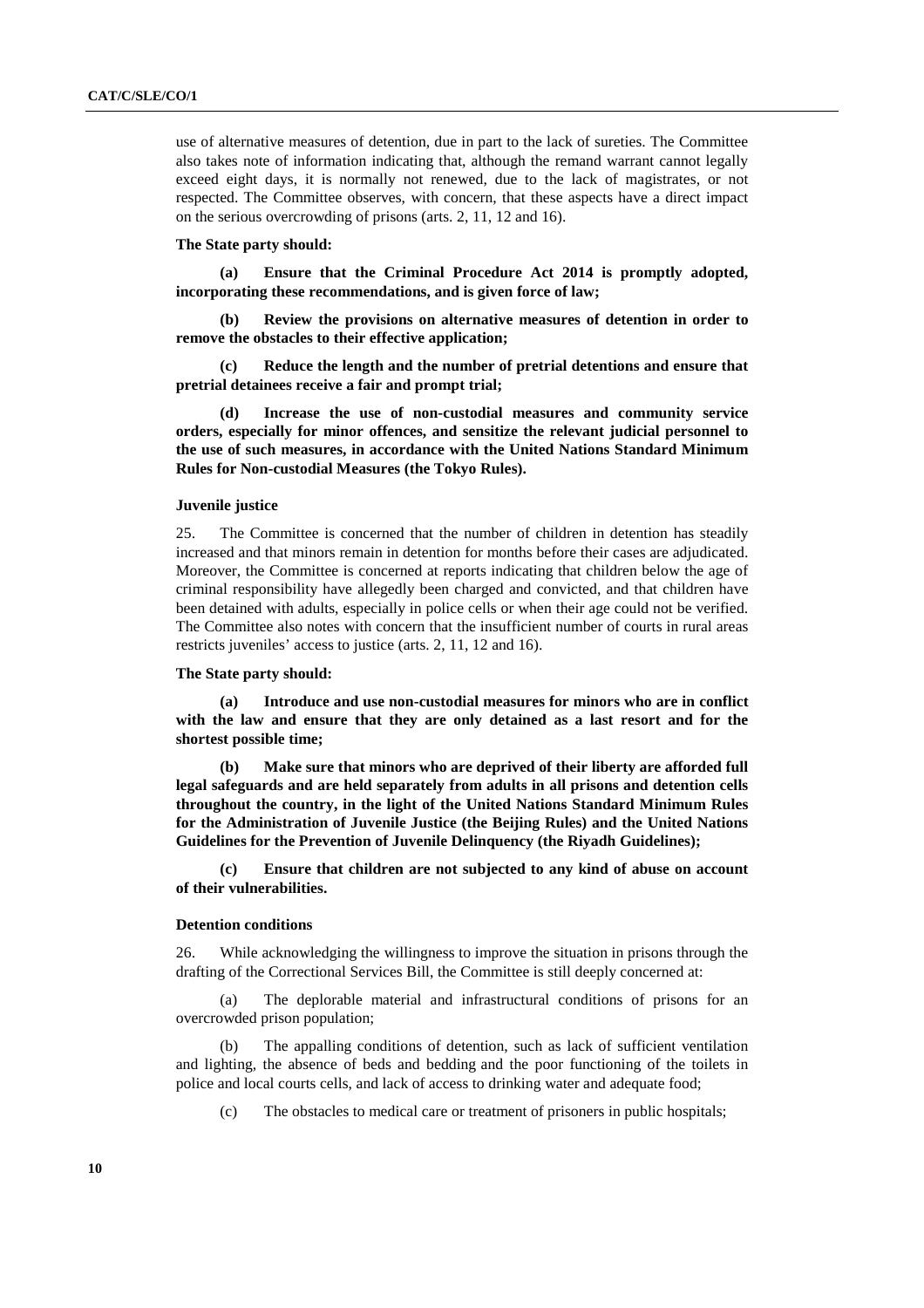(d) The reported lack of separation between suspects, and remanded and convicted prisoners;

(e) Lack of an Earning Scheme for prisoners, as mandated by sections 19, 20 and 21 of the Prison Rules of 1961. As acknowledged in the State report, prisoners are requested to "labour in government offices and private residences without any compensation" (CAT/C/SLE/1, para. 70);

(f) Ineffectiveness of internal complaints procedures and inspection mechanisms (arts. 2, 11 and 16).

**The State party should redouble its efforts to improve detention conditions and to ensure that they conform to the Convention and with the appropriate provisions of the United Nations Standard Minimum Rules for the Treatment of Prisoners, which are currently under revision. To this end, it should, inter alia:** 

**(a) Adopt the necessary legislative, judicial, administrative and other measures to regulate the conditions of detention in police and local court cells and ensure that the Correctional Services Bill complies with these recommendations;** 

**(b) Allocate sufficient resources and adopt a precise time frame for the renovation, maintenance and construction of prisons and detention facilities, as undertaken by the State delegation;** 

**(c) Ensure, as a minimum, access to basic services, including access to water for drinking and other use, at least two nutritious meals a day, appropriate hygiene conditions such as functioning toilets, beds, mattress and bedding, sufficient natural and artificial light and ventilation in cells, and mosquito nets;** 

Provide medical care and prompt hospitalization for suspects and **prisoners and allocate sufficient resources to the public health care system to cover the costs of hospitalization;** 

**(e) Set up an Earning Scheme for prisoners that wish to work;** 

**(f) Ensure that remand prisoners are separated from convicted prisoners, and female suspects are separated from male suspects and attended by female officers;** 

**(g) Ensure that prisoners have meaningful access to an independent and confidential system for lodging complaints about conditions of detention, including illtreatment, and ensure that thorough, impartial and independent investigations are conducted into any and all complaints;** 

**(h) Establish a permanent and independent prison monitoring system, ensuring unrestricted access to the Ombudsman and the Human Rights Commission of Sierra Leone, as well as other human rights organizations, to all places of detention, in particular for unannounced visits and private interviews with detainees.** 

#### **Ill-treatment in detention**

27. The Committee is highly concerned at information indicating that cases of violence and deaths in custody have not been sufficiently investigated, including the death in custody of Lamin Kamara, allegedly as a consequence of torture. The Committee is also concerned at the alleged use of corporal punishment and solitary confinement for prisoners, as permitted by the Prison Ordinance Act of 1960 and the Prison Rules of 1961, as well as reduction in diet and the use of handcuffs and other means of restraint as a punishment (arts. 2, 11 and 16).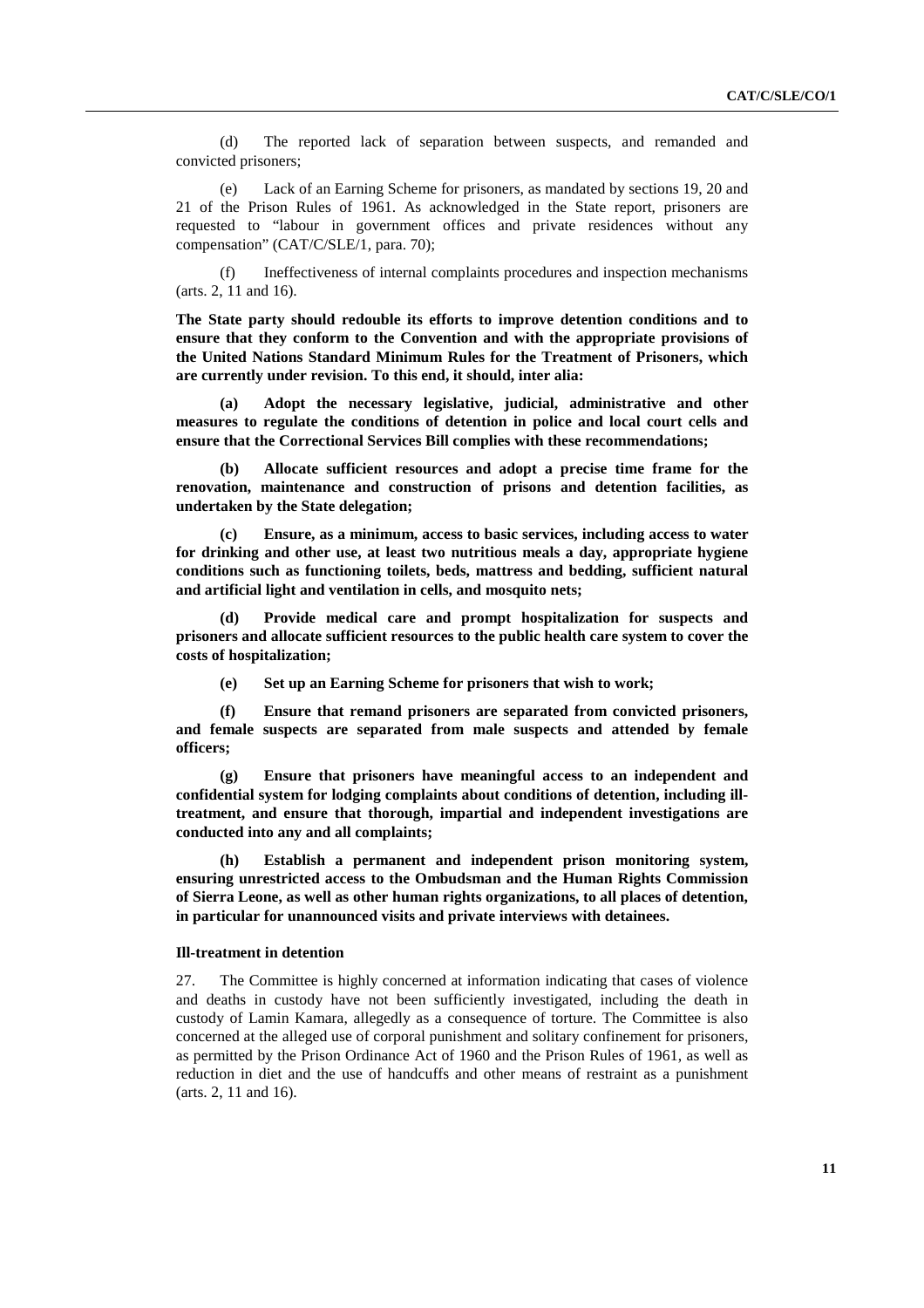**The State party should:** 

**(a) Ensure that the Correctional Services Bill, aimed at replacing the Prison Ordinance Act of 1960 and the Prison Rules of 1961**, **is promptly adopted and complies with the commitment taken by the State delegation to eliminate corporal punishment and solitary confinement;** 

**(b) Take all appropriate measures to prevent, investigate and punish violence in prisons, including sexual violence, and ensure that all cases of death in custody, including the death of Lamin Kamara, are promptly and effectively investigated;** 

**(c) Avoid the use of restraints as much as possible or apply them as a last resort when all other non-coercive alternatives for control have failed, never as a punishment, for the shortest possible time, and after being duly recorded. Reduction in diet as a punishment should be prohibited.** 

## **Prompt, thorough and impartial investigations**

28. While welcoming the recent establishment of the Independent Police Complaints Board, the Committee notes with concern that the disciplinary bodies within the Army and prison system are still hierarchically connected to the officials being investigated, as acknowledged in the State report (CAT/C/SLE/1, para. 74). The Committee also considers that the function of the Attorney General as a Minister of Justice could compromise its institutional independence. The Committee is also concerned as to the independence and effectiveness of the criminal investigations into allegations of torture or ill-treatment committed by public officials, since at magistrate courts crimes are prosecuted by police prosecutors, and any private citizen may also carry out a prosecution, which can be taken over or terminated at the discretion of the Attorney General. The Committee is further concerned that the State party was unable to provide disaggregated data on complaints, investigations, prosecutions and convictions in cases of torture and ill-treatment (arts. 2, 11, 12, 13 and 16).

# **The State party should:**

**(a) Separate the Office of the Attorney General and that of the Minister of Justice during the constitutional review process, as recommended by the Truth and Reconciliation Commission and undertaken by the State delegation;** 

**(b) Take appropriate measures to ensure that a prompt, thorough and impartial criminal investigation is opened** *ex officio* **by a State counsel where there are reasons to believe that an act of torture or ill-treatment has been committed, bring the suspects to trial and, if found guilty, sentence them to penalties that take into account the grave nature of their acts;** 

**(c) Ensure that the disciplinary bodies of the Army and prison staff are independent and not hierarchically or functionally connected to the persons investigated and establish an independent and confidential complaint system, ensuring that prompt, impartial and independent investigations into such complaints are conducted;** 

**(d) Ensure that persons under investigation for having committed acts of torture or ill-treatment are immediately suspended from their duties and remain so throughout the investigation, subject to the observance of their own rights to a fair trial.**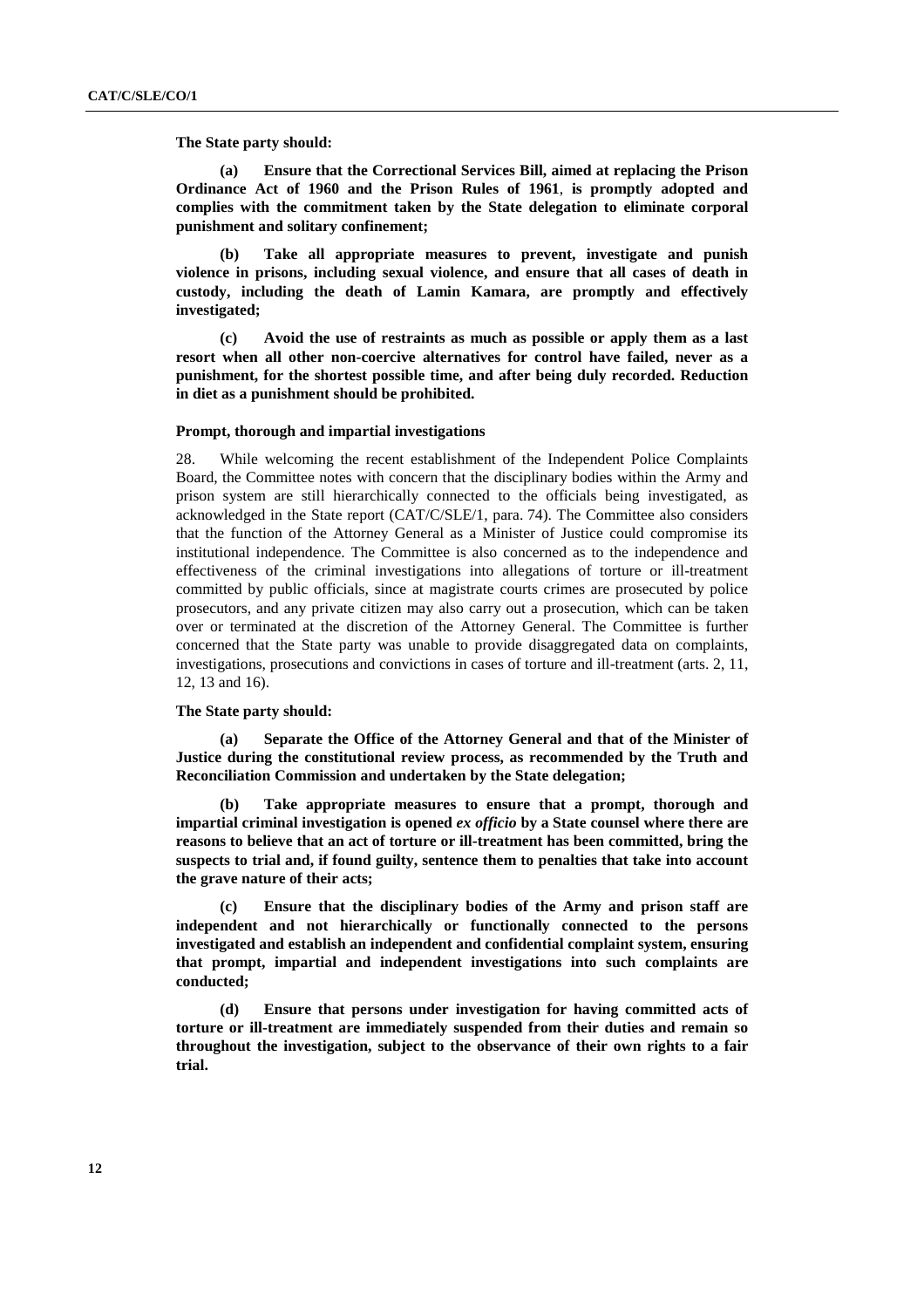# **Redress and rehabilitation for victims of torture**

29. While noting the establishment in 2008 of the Sierra Leone Reparations Programme for victims of the civil war, the Committee is concerned at the limited scope of the reparations, the financial constraints of the National Trust Fund for Victims and the large number of victims that have allegedly not been registered as beneficiaries. The Committee also notes that, under criminal and civil proceedings, victims of crimes may obtain compensation and restitution for the harm suffered, but there are no rehabilitation measures, including medical treatment and social rehabilitation services, for victims of torture or illtreatment. The Committee expresses concern at the lack of information on cases in which the State party has been liable for compensation in relation to damages caused by its agents in connection with torture and ill-treatment (arts. 2 and 14).

# **The State party should:**

**(a) Allocate the necessary resources to the Sierra Leone Reparations Programme to provide fair and adequate compensation and as full rehabilitation as possible to all the victims of the civil war, and increase its efforts to register victims living in remote areas as beneficiaries;** 

**(b) Take the necessary legislative and administrative measures to ensure that victims of torture and ill-treatment are able to effectively and expeditiously claim and receive all forms of redress, including restitution, compensation, rehabilitation, satisfaction and guarantees of non-repetition, ensuring that free legal assistance is provided to victims for that purpose;** 

**(c) Allocate the necessary resources to set up a rehabilitation programme for victims of torture, including free medical assistance to victims.** 

**The Committee draws the attention of the State party to the Committee's recently adopted general comment No. 3 on the implementation of article 14, which explains and clarifies the content and scope of the obligations of States parties with a view to providing full redress to victims of torture.** 

# **Corporal punishment**

30. While acknowledging that the current Correctional Services Bill includes the prohibition of corporal punishment in prisons and section 33 of the Child Rights Act 2007 prohibits torture and inhuman and degrading treatment of children, the Committee is concerned that corporal punishment has not yet been explicitly prohibited in the Child Rights Act or any other act in force and is culturally entrenched and lawful in all settings, including the home, schools, day care, alternative care settings and in penal institutions (art. 16).

**The Committee reminds the State party of the commitment it made during the dialogue with the Committee and recommends that it take the necessary legislative measures to explicitly prohibit corporal punishment in all settings, conduct public awareness-raising campaigns about its harmful effects, and promote positive nonviolent forms of discipline as an alternative to corporal punishment.** 

# **Data collection**

31. The Committee regrets the absence of comprehensive and disaggregated data on complaints, investigations, prosecutions and convictions in cases of torture and ill-treatment perpetrated by law enforcement and prison personnel, as well as on deaths in custody, extrajudicial killings, sexual and gender-based violence, including domestic violence, ritual murders, lynching and criminal conduct related to harmful traditional practices.